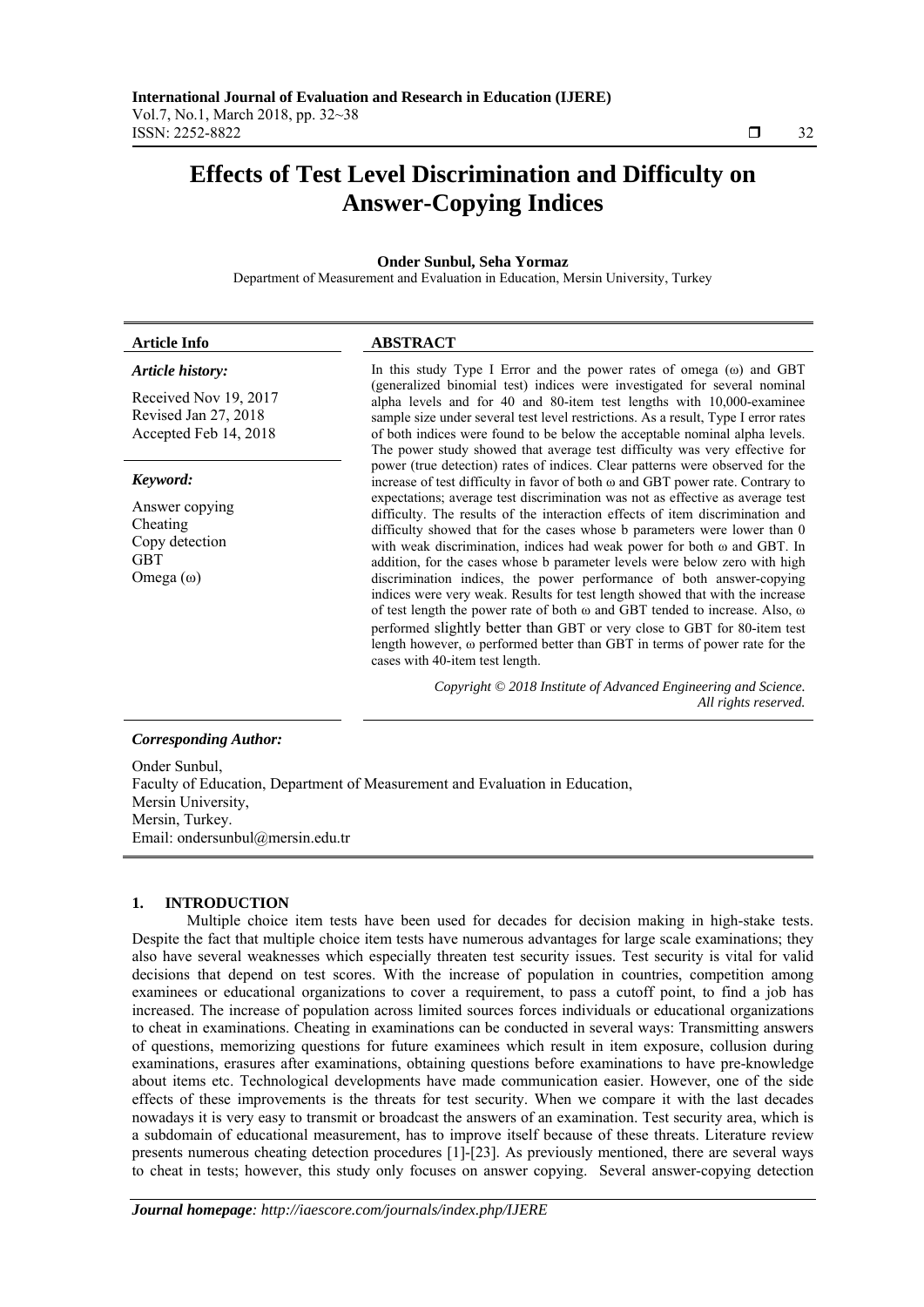indices focus on matching examinees' incorrect responses and some of them focus on matching both examinees' correct and incorrect responses. The performances of answer-copying detection statistics may vary depending on assumptions of indices as well as the test and item specifications. In other words, decisions made for examinees for answer copying must be evaluated with paying attention to assumption of indices, test and examinee specifications as an additional evidence of cheating. Literature review shows that Omega (ω) and Generalized Binomial Test (GBT) indices are quite remarkable.

Omega ( $\omega$ ) index was proposed by Wollack [23]. Briefly,  $\omega$  compares the expected match with the observed match between two examinees' response vectors. Original formula of  $\omega$  is based on item parameters obtained from the nominal response model [24] of Item Response Theory. The expected values of each response alternative will be estimated by using nominal response model estimations under the restriction of ability parameters of probable copier and source. Despite the fact that ω's original formula was developed by using Nominal Response Model and using option matrix of a multiple choice item test, it is also possible to compute ω on dichotomous data sets by using 1PL, 2PL or 3PL models of IRT [25],[26]. Literature review presents several studies which compare ω for nominal responses and dichotomous responses. Because of the hardiness of using or working on option matrix, researchers in security companies tend to work on dichotomous responses rather than nominal responses [27].

Generalized Binomial Test is another index developed by van der Linden and Sotaridona [28] and used for answer-copying detection. Like -  $\omega$  index, it takes into account identical correct and incorrect answers of a suspected pair of copier and source examinee. GBT uses compound binomial distribution. This test also requires estimations obtained from IRT models (Nominal Response Model or 1PL, 2PL or 3PL models of IRT). In addition to distributional differences between GBT and ω*,* another distinction between them is pointed by Zopluoglu [29] that GBT is a similarity statistics (symmetric) however ω is an answercopying index (asymmetric). There are very limited studies in literature for GBT.

#### **1.1. Purpose of the Study**

Numerous studies have been conducted to compare answer-copying detection indices for several conditions in terms of Type I error and power studies [5]-[7],[12],[13],[15],[19],[20],[23],[25],[26],[28],[30]- [33]. Literature review points that two of the answer copying indices, ω [23] and GBT [28], are remarkable with low Type I error rates and high detection power ratios [19],[20],[23],[25],[26],[30]-[34]. However there are limited studies which compare the performance of these indices in literature. Zopluoglu and Davenport [26] investigated the performance of  $\omega$  and GBT for several amount of copying and copier & source ability crossing. Zopluoglu [25] investigated the performance of  $\omega$ , GBT, *K*,  $\overline{K}_1$ ,  $\overline{K}_2$ ,  $S_1$ ,  $S_2$  on several simulated data sets and real data set. Sunbul and Yormaz [34] investigated the performance of  $\omega$  index on the 80-item five option multiple choice test with 10,000 examinees. The data set contains four different item types: 20 easy low discriminative items, 20 hard - low discriminative items, 20 easy - high discriminative items and 20 hard -high discriminative items. In their study they investigated the performance of ω for cheating over specified item groups. Literature review presents very limited studies which compare the performances of ω and GBT by taking into account test and item properties and previous studies show that item properties and especially difficulty levels affect the performance of indices [25].

Literature review shows no study for performance investigation on test level where tests have homogeneous item groups in terms of item difficulty and discrimination. In this study, we generated 12 different homogeneous (in terms of item properties) item groups for 40 and 80-item test lengths. By crossing homogeneous item groups with test lengths; 24 different dichotomous (1-0) test data were obtained and we observed the performance of ω and GBT on several test data sets. Main purpose of this study was to investigate performance of ω and GBT for answer-copying detection on different tests in terms of average item difficulty and discrimination.

#### **2. RESEARCH METHOD**

#### **2.1. Research Design**

Dichotomous (1-0) data were generated under the framework of 2PL model of Item Response Theory by using R programming language. To manipulate test average item difficulty; four different b parameter ranges  $(-2.00 - (-1.10, -1.00 - (-0.10, 0.00 - 0.90, -0.90)$  and  $(-1.00 - (-0.10, 0.00 - (-0.10, -0.00))$  were used. To manipulate test average item discrimination; three different a parameter ranges were used  $(0.40 - 0.79, 0.80 - 1.19$  and 1.20 – 1.60). a and b parameters were sampled from uniform distributions depending on the related minimum and maximum values of relevant parameter ranges. Based on a and b parameter restrictions, dichotomous item responses were generated for 40-item and 80-item test length for 10,000-examinee sample size.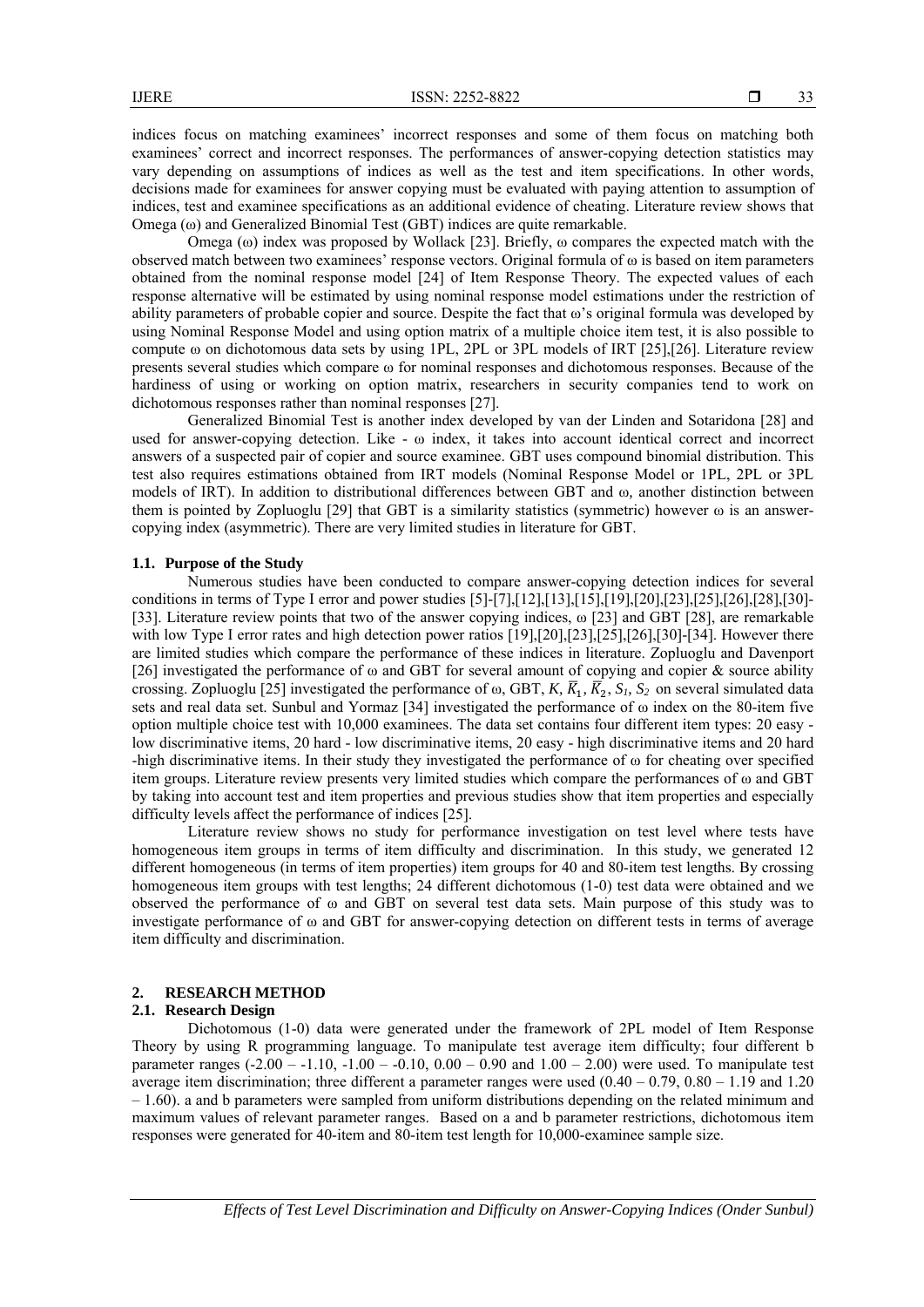Random item copying procedure was applied for fixed copying amount of 40% for each replication. Amount of copying was taken and fixed as 40% for each condition because previous studies [23],[26][30],[31] showed that power rates of indices were quite satisfactory for 30% and more.

Ability levels of copier and source are important for the performance of answer-copying indices. Several studies in the literature have pointed to the importance of examinee ability levels on answer copying [26],[34]. For this study the abilities of examinees were obtained by using irtoys [35] R package depending on 2PL Item Response Model. For each replication, copiers were sampled from first quartile of ability distribution and sources were sampled from fourth quartile of ability distribution. It is assumed that low ability level examinees tend to cheat from high ability level examinees.

Four different nominal alpha levels (0.001, 0.005, 0.01 and 0.05) were used for Type I error and power study. Five hundreds replications were conducted for each experimental cell of condition crossing. Omega and GBT indices were evaluated in terms of Type I error and power study. Table 1 presents simulation design regarding research conditions and its levels.

| Condition                 | Number of Levels | Level Values       |  |  |  |  |
|---------------------------|------------------|--------------------|--|--|--|--|
| Sample Size               |                  | 10000              |  |  |  |  |
| Test Length $(T)$         | $\overline{c}$   | 40(TI)             |  |  |  |  |
|                           |                  | 80(T2)             |  |  |  |  |
| Amount of Copying         | 1                | 40%                |  |  |  |  |
|                           |                  | $0.40 - 0.79$ (al) |  |  |  |  |
| Item Discrimination $(a)$ | 3                | $0.80 - 1.19$ (a2) |  |  |  |  |
|                           |                  | $1.20 - 1.60$ (a3) |  |  |  |  |
|                           |                  | $-2 - -1.1$ (b1)   |  |  |  |  |
| Item Difficulty $(b)$     | $\overline{4}$   | $-1.0 - -0.1$ (b2) |  |  |  |  |
|                           |                  | $0.0 - 0.9$ (b3)   |  |  |  |  |
|                           |                  | $1.0 - 2.0$ (b4)   |  |  |  |  |
| Indices                   | $\overline{c}$   | ω and GBT          |  |  |  |  |
| Number of Replications    | 500              |                    |  |  |  |  |

Table 1. Simulation Design Conditions and Levels

In the current study, conditions and its levels were determined by paying attention to the conditions of researches [19]-[20],[23],[26],[30] to make comparisons. The empirical Type I error rate was computed by determining the ratio of honest examinee pairs which were flagged as copier incorrectly by indices over 500 replication (honest pairs). For the power study, power of indices was computed by determining the ratio of examinee pairs who were flagged as copier correctly by indices over 500 replication. In contrast with Type I error study, copying scenarios were implemented to the examinee pairs' (copier -source) response vectors. To create copied examinee pairs, the fixed amount 40% of the random item responses of copier examinee was altered with the responses of source examinee for each experimental cell and replication. CopyDetect package of R [36] was used for computing the probabilities of indices. Both for Type I error and power study results were aggregated by specified nominal alpha levels.

#### **3. RESULTS AND ANALYSIS**

# **3.1. Type I error study**

Type I error rates were given in Table 2. The results of the Type I error study showed that, most of the Type I error rates were zero or very close to zero. Any Type I error inflation for any condition couldn't be observed regardless of test average difficulty and discrimination. Most of the results were 0.00 and several discrepancies from 0.00 were observed for  $\omega$  index. For the most difficult test (b4), only one exceedance was observed for nominal alpha level 0.05 for ω index. GBT performed very well for each condition in terms of Type I error rate.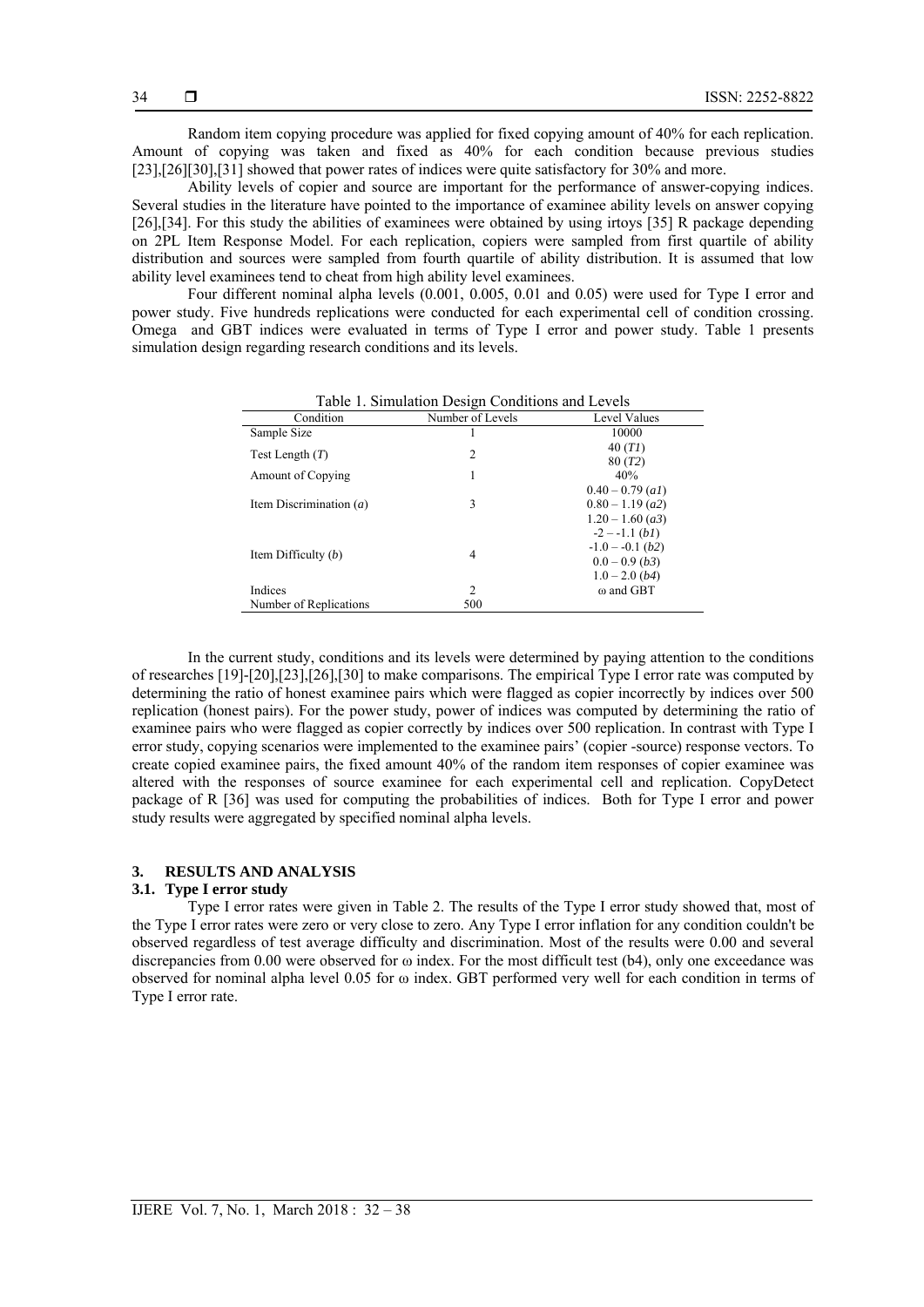|       | Alpha          | - 1<br>T1    |                  |                |              |          |                | T <sub>2</sub> |            |              |              |              |              |          |                |              |            |
|-------|----------------|--------------|------------------|----------------|--------------|----------|----------------|----------------|------------|--------------|--------------|--------------|--------------|----------|----------------|--------------|------------|
| Level | b <sub>1</sub> |              | b2               | b <sub>3</sub> |              | b4       | b <sub>1</sub> |                | b2         |              | b3           |              | b4           |          |                |              |            |
|       |                | $\omega$     | <b>GBT</b>       | $\omega$       | <b>GBT</b>   | $\omega$ | <b>GBT</b>     | $\omega$       | <b>GBT</b> | $\omega$     | <b>GBT</b>   | $\omega$     | <b>GBT</b>   | $\omega$ | <b>GBT</b>     | $\omega$     | <b>GBT</b> |
| a1    | 0.001          | $\mathbf{0}$ | $\mathbf{0}$     | $\Omega$       | 0            | $\theta$ | $\theta$       | $\Omega$       | $\theta$   | $\theta$     | $\mathbf{0}$ | $\mathbf{0}$ | $\mathbf{0}$ | 0        | $\mathbf{0}$   | $\mathbf{0}$ | $\Omega$   |
|       | 0.005          | $\theta$     | $\theta$         |                | $\Omega$     | $\theta$ | $\theta$       |                | 0          | $\theta$     | $\theta$     | $\Omega$     | $\theta$     | 0        | $\mathbf{0}$   | $\Omega$     |            |
|       | 0.01           | $\mathbf{0}$ | $\boldsymbol{0}$ | $\theta$       |              | $\Omega$ | $\theta$       |                |            | $\theta$     | $\Omega$     | 0.01         | $\theta$     | 0        | $\mathbf{0}$   | 0.01         | $\Omega$   |
|       | 0.05           | 0.01         | 0.01             | 0.03           | $\Omega$     | 0.04     | 0.01           | 0.04           | $\Omega$   | 0.01         | 0.01         | 0.04         | 0.02         | 0.03     | 0.01           | 0.06         | 0.01       |
| a2    | 0.001          | $\Omega$     | $\theta$         |                |              | $\Omega$ | $\theta$       | $\Omega$       |            | $\Omega$     | $\theta$     |              |              | 0        | $\theta$       | $\Omega$     | $\Omega$   |
|       | 0.005          | $\mathbf{0}$ | $\theta$         |                |              | $\Omega$ |                |                |            | $\theta$     | $\theta$     |              |              | 0        | $\theta$       | $\theta$     |            |
|       | 0.01           | $\theta$     | $\theta$         | $\theta$       | $\theta$     | $\theta$ | $\theta$       | $\Omega$       | 0          | $\theta$     | $\Omega$     | $\Omega$     | $\theta$     | $\theta$ | $\mathbf{0}$   | 0.01         | $\Omega$   |
|       | 0.05           | $\Omega$     | $\theta$         | 0.02           | 0.01         | 0.04     | 0.01           | 0.03           | 0          | $\Omega$     | $\theta$     | 0.01         | 0.01         | 0.03     | $\Omega$       | 0.04         |            |
| a3    | 0.001          | $\Omega$     | $\theta$         | $\Omega$       |              | $\theta$ | $\theta$       | $\theta$       |            |              | $\theta$     |              | 0            | 0        | $\theta$       | $\Omega$     |            |
|       | 0.005          | $\theta$     | $\theta$         |                |              | $\Omega$ | $\Omega$       | $\Omega$       | 0          | $\Omega$     | $\theta$     | $\Omega$     | $\Omega$     | $\theta$ | $\Omega$       | $\Omega$     |            |
|       | 0.01           | $\theta$     | $\theta$         |                |              | $\Omega$ |                | $\Omega$       |            | $\Omega$     | $\theta$     |              |              | 0        | $\mathbf{0}$   | 0.01         |            |
|       | 0.05           | $\mathbf{0}$ | $\boldsymbol{0}$ | $\Omega$       | $\mathbf{0}$ | 0.01     | $\Omega$       | 0.02           | $\theta$   | $\mathbf{0}$ | $\mathbf{0}$ | $\Omega$     | $\Omega$     | 0.01     | $\overline{0}$ | 0.03         | $\bf{0}$   |
|       |                |              |                  |                |              |          |                |                |            |              |              |              |              |          |                |              |            |

Table 2. Type I Error rates of ω and GBT for Simulation Conditions

#### **3.2. Power study**

It is observed in Figure 1 that the power of  $\omega$  and GBT indices tended to increase with the increase of test length and this result is consistent with the literature [19],[20],[23],[30]-[32]. Another clear pattern was observed for increases in test difficulty. With the increase of b parameters of test items, power of ω and GBT indices tended to increase, too. This result is also consistent with previous studies in terms of the relationship between the difficulty and copy detection power [25],[34]. However a clear increase pattern couldn't be observed with the increase of a parameters of test items. The difference between ω and GBT indices increased in favor of ω with the increase of a parameters especially for the tests with harder items. Another inference may include the interaction between test length and item difficulty. Both ω and GBT indices were observed to be more capable to detect copiers when they cheated in longer tests with harder items especially for 0.05 and 0.01 nominal alpha levels.

When we compare the results of  $\omega$  and GBT,  $\omega$  was found to perform better than GBT nearly for all conditions. ω index clearly performed better than GBT especially for the 40-item test length whose items' b parameters were higher than 0.00. The difference between the power rates of two indices got closer with the increase of test length. In general, the performance of ω and GBT indices were unsatisfactory for tests whose items' b parameters were lower than 0.00 for all nominal alpha levels



#### Interaction Effects for 0.05 Nominal Alpha Level Interaction Effects for 0.01 Nominal Alpha Level





Figure 1. The Interaction Effects of Conditions for Power Study

*Effects of Test Level Discrimination and Difficulty on Answer-Copying Indices (Onder Sunbul)*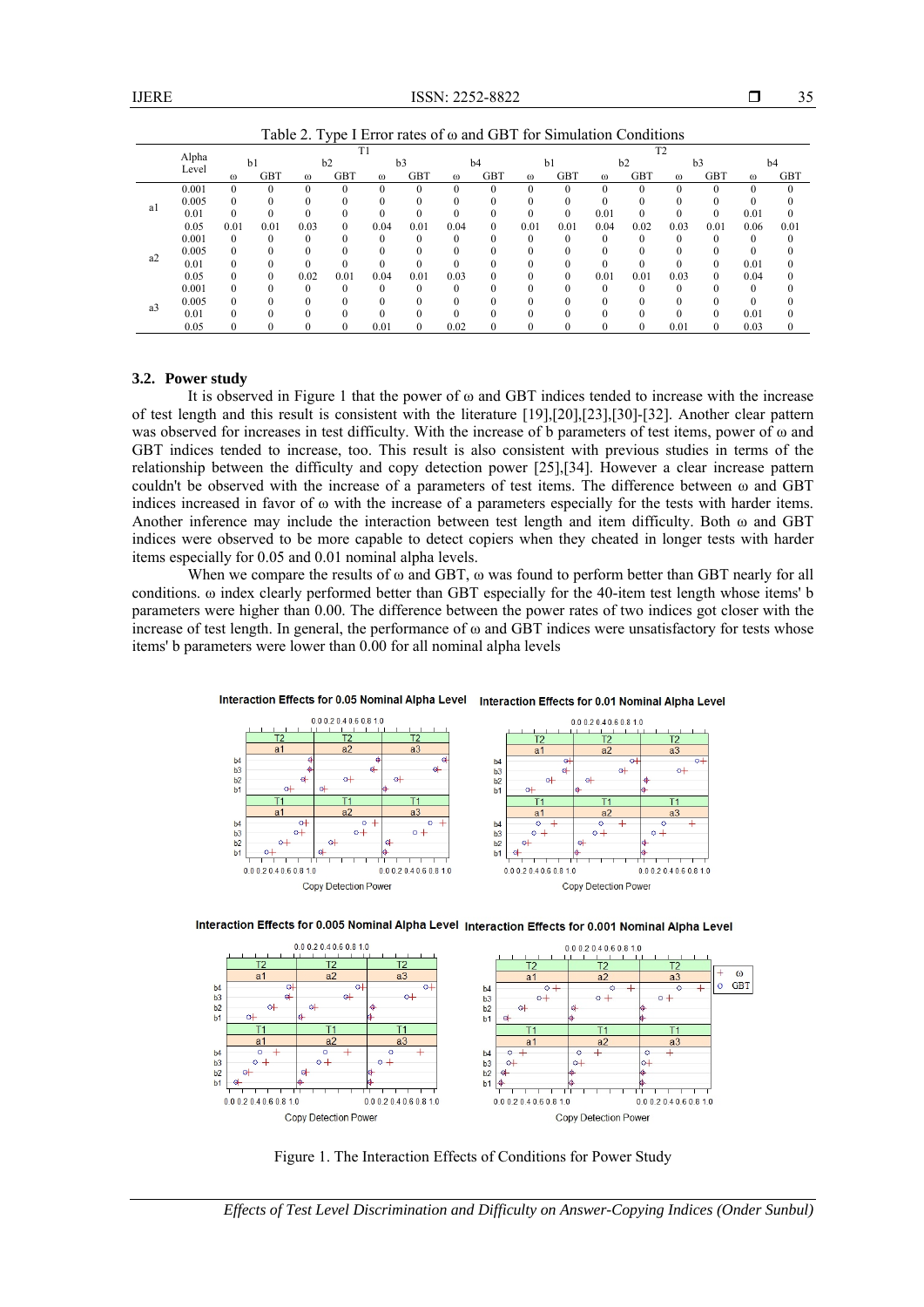#### **4. DISCUSSION**

The studies  $[19],[20],[23],[25],[26],[30]-[34]$  showed  $\omega$  index to have lower Type I error rate and high detection power for answer copying under many conditions. Literature review presents that answercopying detection power of ω tended to increase with the increase of test length. The results of this study were found to be similar to those in literature in terms of low Type I error rates and power increase with the increase of test length.

Zopluoglu and Davenport [26] compared the performances of ω and GBT with crossing the ability levels of copier and source and showed that GBT was slightly better than ω in general. In contrast, present study showed that ω performed better than GBT in terms of answer copy detection power especially for 40 item test length with harder items.

Sunbul and Yormaz [34] reported several Type I error inflations for low ability level source for ω index. They also reported satisfactory power rates except when low ability level copiers cheated from high discriminative and easy items. The results of the current study were found to be consistent with the results of Sunbul and Yormaz's study [34] as well. Cheating in easy items might be undetectable by answer-copying detection indices. Another important point to be cited is the fact that the current study tried to manipulate item difficulty and discrimination in test level. In other words, homogeneous tests were generated in terms of difficulty and discrimination. However Sunbul and Yormaz [34] generated an 80 item heterogeneous test which covered several item types (easy-hard, more discriminative-less discriminative) in a single test since they were interested in cheating from specific types of items. The main reason for this might be the amount of item information which was provided by item information function for the easy items.

#### **5. CONCLUSION**

Both of ω and GBT performed well nearly for all conditions in terms of Type I error rates. The results of power study for the both of ω and GBT showed that they performed well for tests which have harder items however the results for the tests which have easy items were unsatisfactory. Detecting cheating from easy item tests might be a problem. In terms of real life applications, it is not common to cheat from easy items since it might not be a big gap for answer detection indices. However practitioners and researchers should be more careful while investigating answer copying on easy tests. More studies are needed to invesitgate the effect of item information amount for answer copying.

#### **ACKNOWLEDGEMENTS**

This study is the revised and improved version of the oral presentation in V. Congress on Measurement and Evaluation in Education and Psychology 2016 as Investigating the Performance of Copy Detection Indices According to Item Discrimination and Difficulty

#### **REFERENCES**

- [1] Angoff W. H., "The development of statistical indices for detecting cheaters," *Journal of American Statistical Association,* vol. 69, pp. 44-49, 1974.
- [2] Anikeef A. M., "Index of collaboration for test administrators," *Journal of Applied Psychology*, vol. 38, pp. 174- 177, 1954.
- [3] Argenal R. N., *et al.*, "A new index for detecting collusion and its statistical properties," National Convention on Statistics, 2004.
- [4] Armstrong R. D. and Shi M. A., "Parametric cumulative sum statistic for person fit," *Applied Psychological Measurement*, vol/issue: 33(5), pp. 391-410, 2009.
- [5] Bay M. L. G., "Detection of copying on multiple-choice examinations," [Doctoral dissertation], Southern Illinois University, 1987. *Dissertation Abstracts International*, vol/issue: 56(3-A), pp. 899, 1994.
- [6] Bellezza F. S. and Bellezza S. F., "Detection of cheating on multiple-choice tests by using error-similarity analysis," *Teaching of Psychology,* vol. 16, pp. 151-155, 1989.
- [7] Belov D. I., "Detection of answer copying based on the structure of a high-stakes test," *Applied Psychological Measurement*, vol/issue: 35(7), pp. 495–517, 2011.
- [8] Belov D. I. and Armstrong R. D., "Automatic detection of answer copying via kullback-leibler divergence and Kindex," *Applied Psychological Measurement,* vol/issue: 34(6), pp. 379–392, 2010.
- [9] Bird C., "The detection of cheating in objective examinations," *School and society,* vol. 25, pp. 261-262, 1927.
- [10] Bird C., "An improved method of detection cheating in objective examinations," *Journal of Educational Research,* vol. 25, pp. 261-262, 1929.
- [11] Clark J. M., "Aberrant response patterns as a multidimensional phenomenon: Using factor-analytic model comparison to detect cheating," ProQuest LLC, University of Kansas, 2010.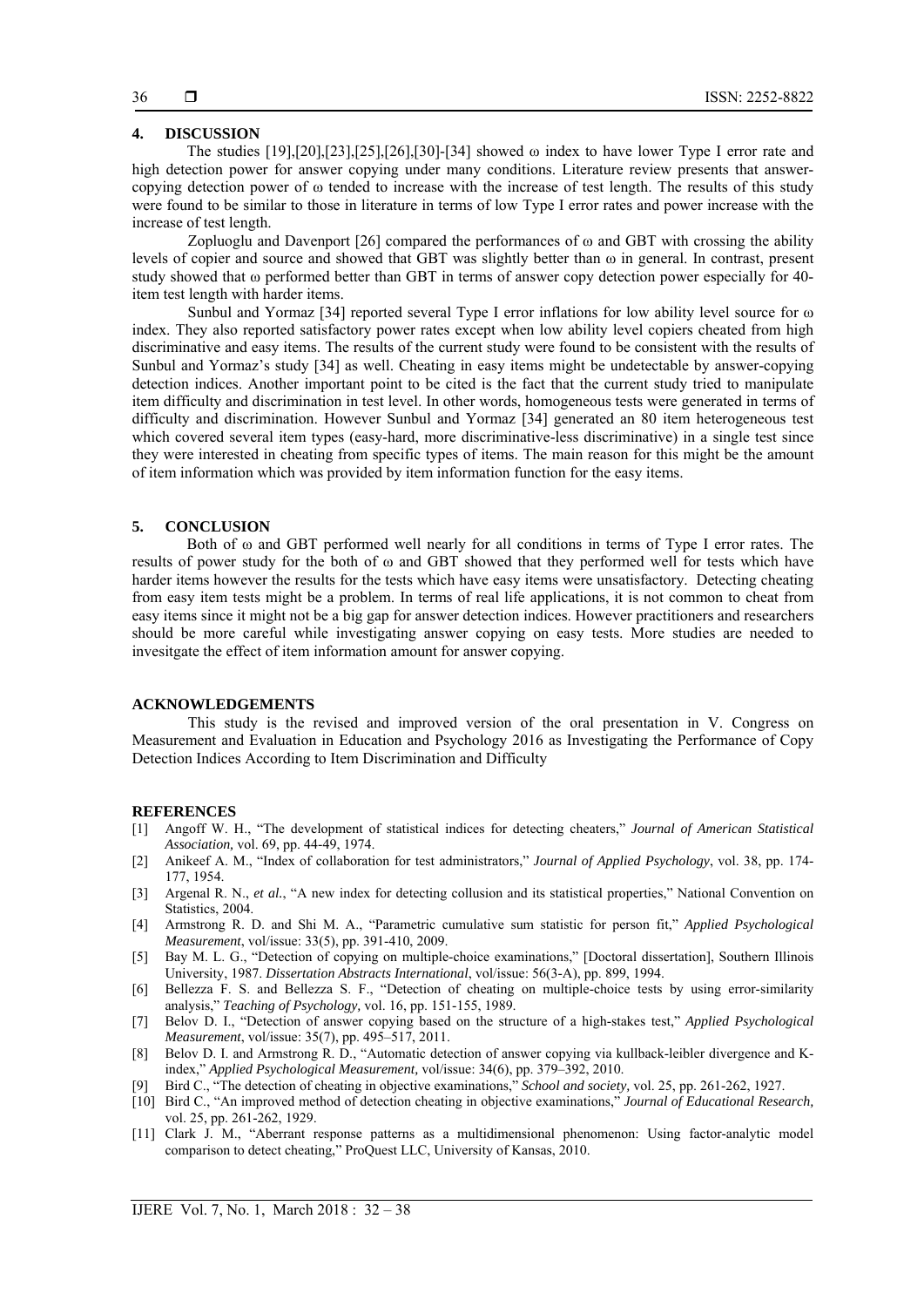- [12] Frary R. B., *et al.*, "Indices of cheating on multiple-choice tests," *Journal of Educational Statistics,* vol. 6, pp. 152- 165, 1977.
- [13] Hanson B. A., *et al.*, "A comparison of several statistical methods for examining allegations of copying," Iowa City, IA: American College Testing, 1987. ACT Research Report Series No. 87-15.
- [14] Harpp D. N., *et al.*, "Crime in the classroom Part II, an update," *Journal of Chemical Education,* vol/issue: 73(4), pp. 349-351, 1996.
- [15] Holland P. W., "Assessing unusual agreement between the incorrect answers of two examinees using the K-index: statistical theory and empirical support," Princeton, NJ, Educational Testing Service, 1996. Research Report No: 94-4.
- [16] Hui H. F., "Stability and sensitivity of a model-based person-fit index in detecting item pre-knowledge in computerized adaptive test," Dissertation Abstracts International Section A: Humanities and Social Science, University of Hong Kong, 2010.
- [17] Saupe J. L., "An empirical model for the corroboration of suspected cheating on multiple-choice tests," *Educational and Psychological Measurement,* vol. 20, pp. 475-489, 1960.
- [18] Shu Z., "Detecting test cheating using a deterministic, gated item response theory model," [Doctoral dissertation], The University of North Carolina at Greensboro, 2010. Dissertation Abstracts International Section A: Humanities and Social Sciences, 2011.
- [19] Sotaridona L. S. and Meijer R. R., "Statistical properties of the K-index for detecting answer copying," *Journal of Educational Measurement,* vol. 39, pp. 115-132, 2002.
- [20] Sotaridona L. S. and Meijer R. R., "Two new statistics to detect answer copying," *Journal of Educational Measurement,* vol. 40, pp. 53-69, 2003.
- [21] Sotaridona L. S., *et al.*, "Detecting answer copying using the kappa statistic," *Applied Psychological Measurement,* vol. 30, pp. 412-431, 2006.
- [22] van der Linden W. J. and Sotaridona L. S., "A statistical test for detecting answer copying on multiple-choice tests," *Journal of Educational Measurement,* vol. 41, pp. 361-378, 2004.
- [23] Wollack J. A., "A nominal response model approach to detect answer copying," *Applied Psychological Measurement,* vol. 21, pp. 307-320, 1997.
- [24] Bock R. D., "Estimating item parameters and latent ability when responses are scored in two or more nominal categories," *Psychometrika,* vol. 46, pp. 443-459, 1972.
- [25] Zopluoglu C., "Classification performance of answer-copying indices under different types of irt models," *Applied Psychological Measurement,* vol/issue: 40(8), pp. 592-607, 2016.
- [26] Zopluoglu C. and Davenport E. C., "The empirical power and type I error rates of the GBT and ω indices in detecting answer copying on multiple-choice tests," *Educational and Psychological Measurement,* vol/issue: 72(6), pp. 975-1000, 2012.
- [27] Assessment Systems, "User's manual for SIFT: Software for investigating fraud in testing," 2016.
- [28] van der Linden W. J. and Sotaridona L. S., "Detecting answer copying when the regular response process follows a known response model," *Journal of Educational and Behavioral Statistics*, vol. 31, pp. 283-304, 2006.
- [29] Zopluoglu C., "Similarity, answer copying, and aberrance: Understanding the status quo," in G. J. Cizek and J. A. Wollack, "Handbook of quantitative methods for detecting cheating on tests," New York, NY: Routledge, pp. 25- 46, 2017.
- [30] Wollack J. A., "Comparison of answer copying indices with real data," *Journal of Educational Measurement,* vol. 40, pp. 189-205, 2003.
- [31] Wollack J. A., "Simultaneous use of multiple answer copying indexes to improve detection rates," *Applied Measurement in Education,* vol. 19, pp. 265-288, 2006.
- [32] Wollack J. A. and Cohen A. S., "Detection of answer copying with unknown item and trait parameters," *Applied Psychological Measurement,* vol. 22, pp. 144-152, 1998.
- [33] Wollack J. A., *et al.*, "Defining error rates and power for detection of answer copying," *Applied Psychological Measurement,* vol. 25, pp. 385–404, 2001.
- [34] Sunbul O. and Yormaz S., "Investigating the performance of ω index according to item parameters and ability levels," *Eurasian Journal of Educational Research,* in press, 2017.
- [35] Partchev I. I., "Simple interface to the estimation and plotting of IRT models," R package version 0.1.7, 2014.
- [36] Zopluoglu C., "CopyDetect: Computing statistical indices to detect answer copying on multiple-choice tests," R package version 1.2, 2016.